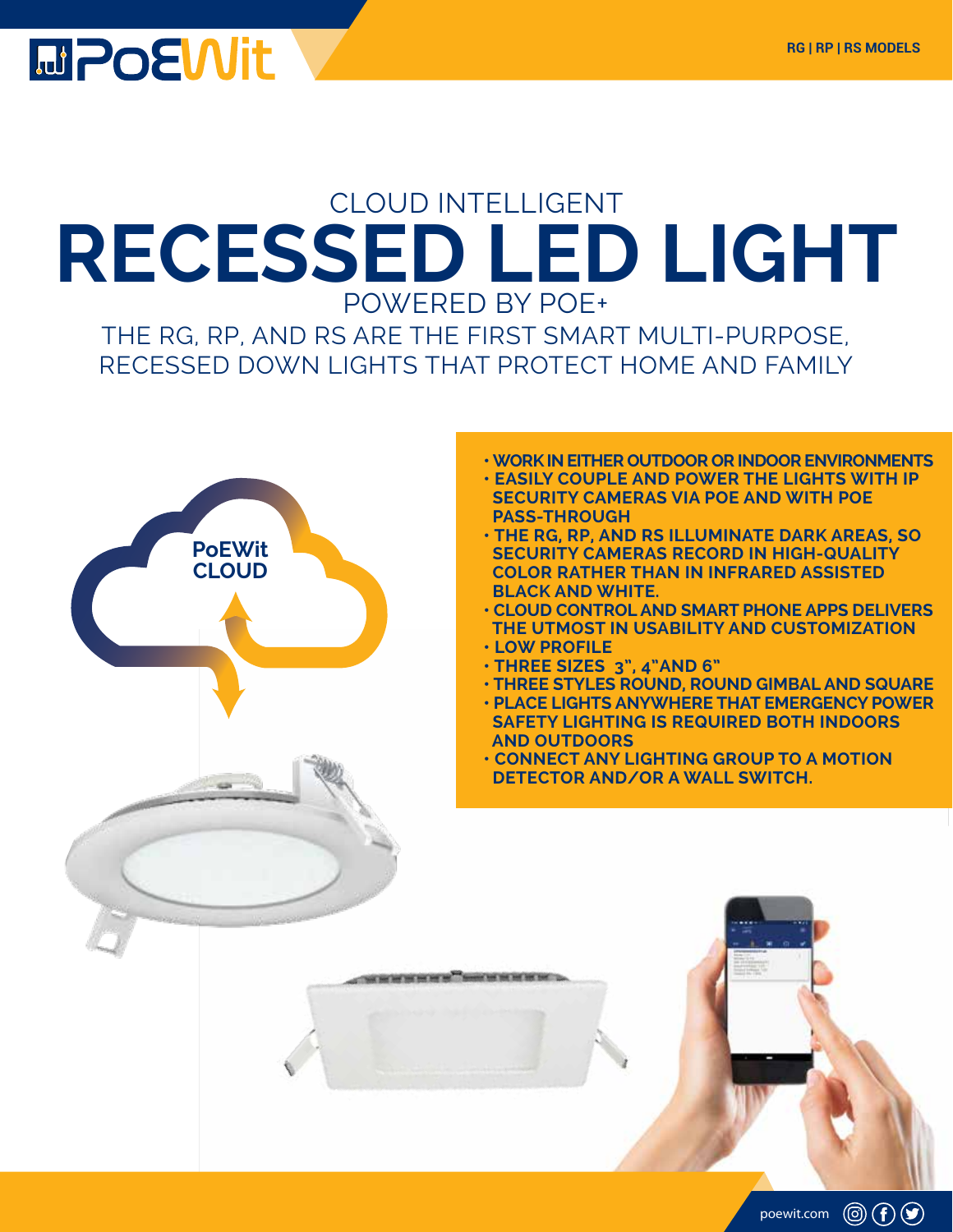#### **Main Purposes and Use**

- Emergency lighting, light the way for loved ones during a power outage
- Security lighting, works in tandem with a motion detector to light up areas when any activity occurs
- Perfect to be installed in flat covered patio ceiling or under eaves
- Three options available a flat and gimbal (for directing the light). Both flat and gimbal come in 3", 4" and 6" sizes
- Each variant also comes in PoE pass-through and no PoE pass-through modes



The RG, RP and RS create an unrivaled sense of security and comfort in a home. They connect security cameras with recessed lighting, so if the power goes out or an outsider intrudes, your home protects you and your loved ones.

**The system boasts state-of-the-art functionality.** Recessed lighting and security cameras work together to safeguard residents. Security experts deploy MD-1 PoE powered motion sensors at any possible intrusion points along a homes' perimeter. No need to worry about the light or its connectivity. The RG and RP go anywhere. Both the light and motion detector are triggered by any activity in the area and work cooperatively to guard the property.



Security footage improves. Most systems lack the illumination required to shoot high quality video and default to black and white videos. The PoEWit system creates sufficient lighting, so security cameras record in color.

#### **IMAGE 1 - Security Camera without PoE Light Assistance**



#### **IMAGE 2 - Security Camera with PoE Light Assitance**



**The lights are also simple to configure and deploy.** No complex interfaces for the novice home owner. They quickly and easily establish settings that match their security cameras, lighting, and personal needs via mobile apps. PIR motion detection info automatically passes to the cloud, where security experts and homeowners already selected which light or lights are triggered.

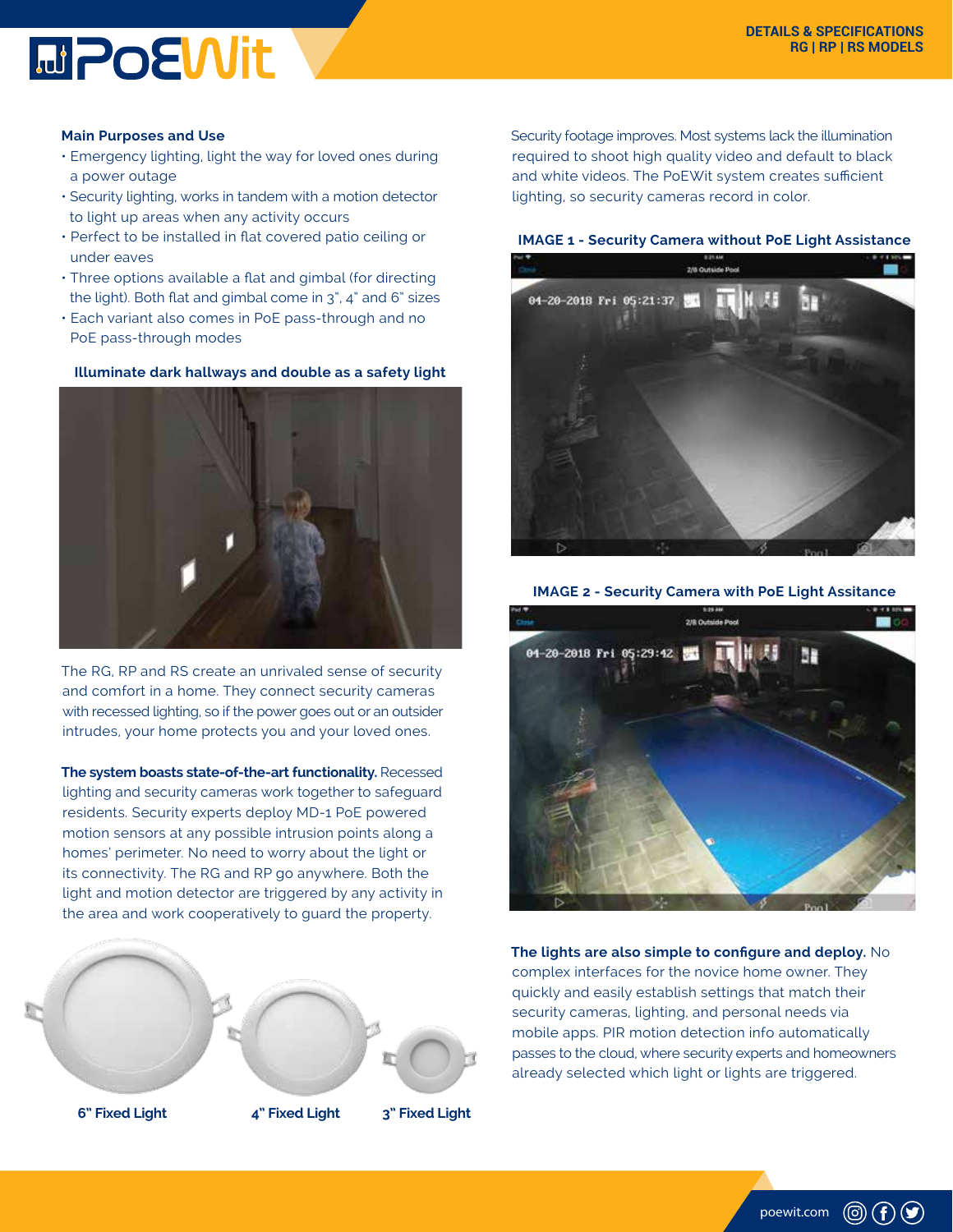

**Security experts benefit.** PoEWit solutions offer unmatched reliability because they are wired with PoE for power (low voltage) and run on Cat5 wiring, which is strung anywhere. Unlike high voltage romex solutions, communications and device performance become responsive, safe, and secure. You eliminate the challenges found when deploying outdoor applications because you no longer work with high voltage lights; DYI (Do It Yourself) solutions that depend on batteries that go dead after a set time; or unreliable Wi-Fi connections. Instead, you gain a simple, robust, secure, integrated, reliable solution.

Also, some RP, RG and RS lights have a unique PoE passthrough feature that not only powers the network itself, but also passes power and network to downstream security cameras or lights. This feature makes connecting lights to an existing security camera installation a breeze.

**Recessed Light Pass-through Driver PoE+ In and Two PoE+ Out**



**There is more.** Security pros add a PoEWit UPS and PoE ethernet switch to the installation, so key cameras and lighting operate in the event of a power outage. Secondary cameras turn off, and non-essential lights dim automatically to extend battery life until utility power is restored - all configurable by app.

#### **Key Features**

- The RG, RP, and RS are the **industry's first cloud, integrated recessed lighting and security camera solution**
- **Picture quality is optimized to the security camera's** field of view so it **records in the best color frames** and camera angles possible
- Models with **PoE pass-through** make retrofitting security lights to existing IP security cameras a snap
- **Link any light to any wall switch** (WS-2) to any motion detector configurable (MD-1)
- **Customers control security settings via simple controls:** IOS or Android apps



- First PoE powered solution, so therefore it is safe and has no need for high voltage outdoor lighting
- Dimmable lights double for outdoor tasks, like accent and task lighting.
- Works with PoEWit emergency light applications (see emergency lighting educational brochure)
- **Automatic broadband network fail over to local network control,** if WS-2 and MD-1 are also installed
- Automatically adjusts to available power with the addition of a PoEWit UPS and PoE network switch
	- Power stays on during outages
	- **Load Shedding** shuts down devices and dimming lights to conserve energy when necessary

poewit.com

 $\circledcirc$   $\bullet$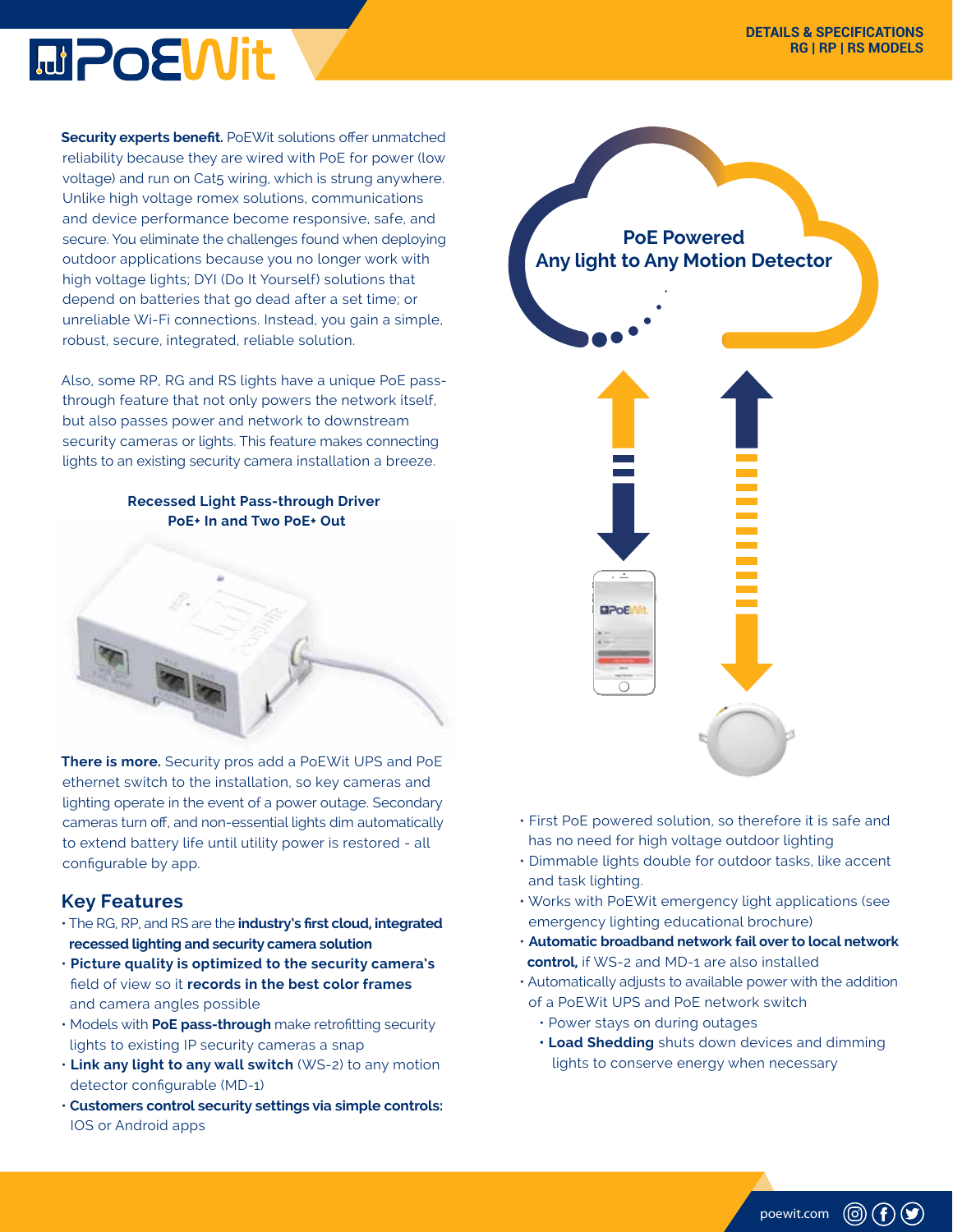# **MPOEWIt**



| A Part of the PoEWit Tree Family for Lighting Controls |  |  |
|--------------------------------------------------------|--|--|
|                                                        |  |  |

| <b>Physical</b>   |                           |
|-------------------|---------------------------|
| <b>Visual</b>     | RJ45 Ethernet Status LEDs |
| <b>Indicators</b> | (Link Status/Speed)       |
| <b>Beam Angle</b> | 110 degrees               |
| <b>Dimmable</b>   | Yes                       |

### **Housing**

RP, RG and RS Led Lights are super thin and are enclosed in a die cast aluminum panel housing that is 1/2" deep. Available models come in round or square trim either 3", 4" or 6" diameter / length accordingly.

#### **PoE driver dimensions for non-pass-through mode**



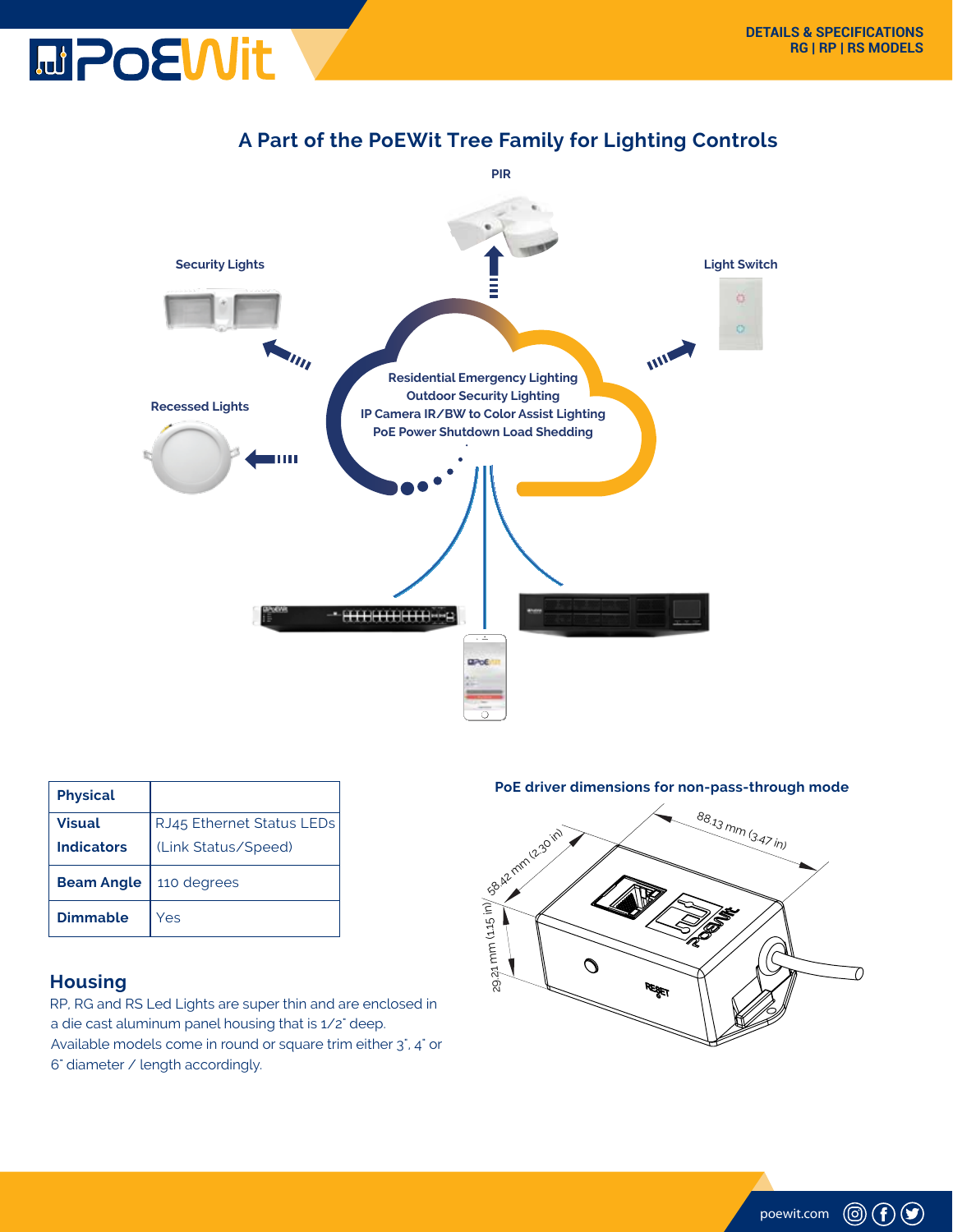#### **PoE driver dimensions for pass-through model**

**MPOEWit** 



#### **Mounting**

Wall mount, eave or ceiling mount, indoor or outdoor

#### **Environmental**

IP enclosure ratings-IP-54 or damp location is OK Operational temperature rating: -40 to 85C Storage temperature rating: -65 to 150C



#### **Different Specs Between 3", 4", 6" and Pass-Through Model**

**PHYSICAL INPUT -** PoE 802.3at (up to 30W/25.5W min.) for NPT and PoE 802.3bt type 4 (up to 100W/71W min.) for PT

**PHYSICAL OUTPUT -** 15W DC, 36V @ 0.56A for TBD and 20W DC, 36V @ 1.1A for TBD 3", 360 lumens 4", 650 - 790 lumens (varies by model) 6", 850 - 1040 lumens (varies by model)

Only for PT Models, - PSE Dual (2x) Output: PoE 802.3at (30W/25.5W min.)

poewit.com

 $\circledcirc$ 



### **Ordering Guide**

**Note:** PT require 90W if using PT due to power budgets \*\*Product specifications are subject to change without further notice.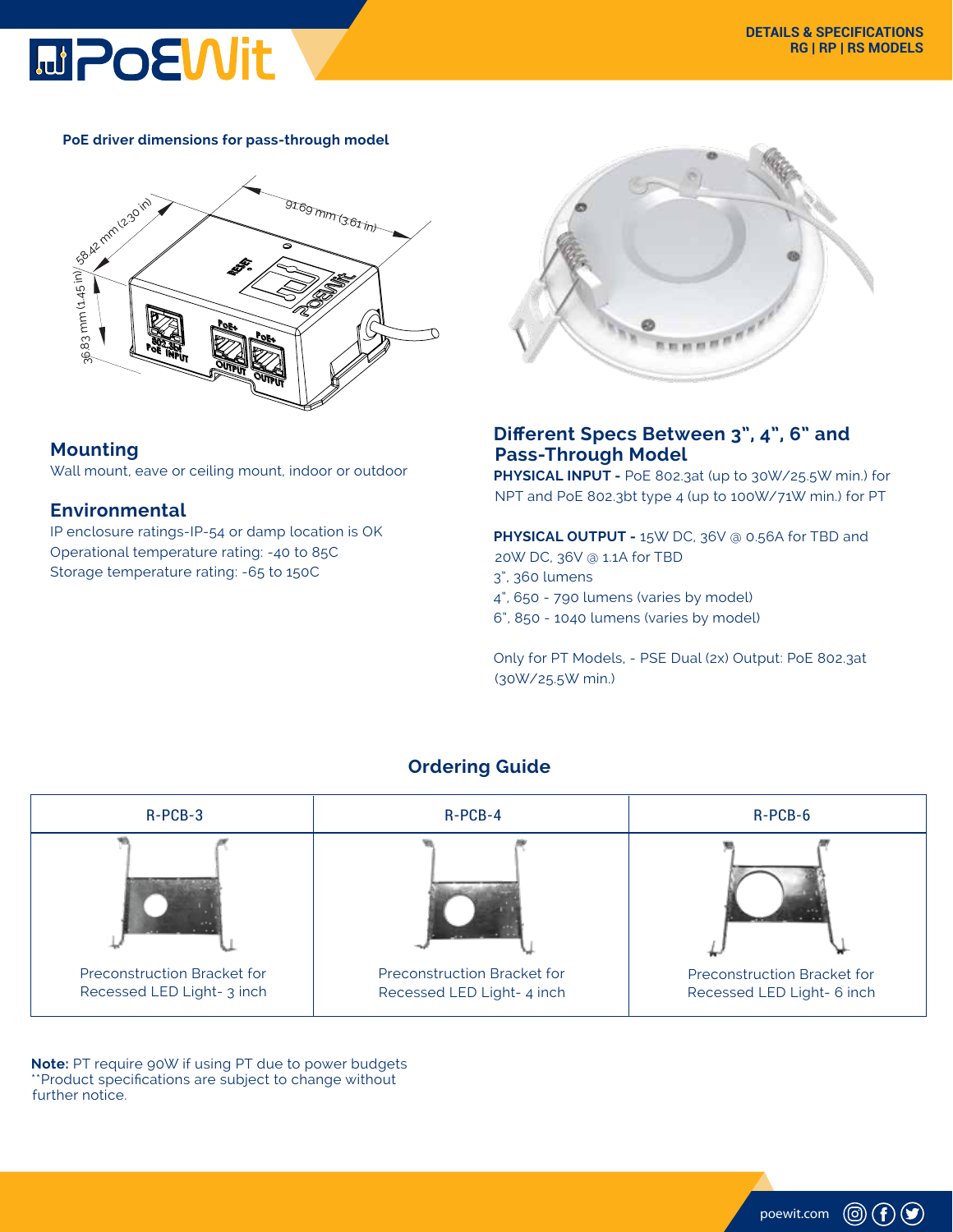

| <b>RG-3-3K-WH</b>                                                                                                                         | <b>RG-4-3K-WH</b>                                                                                                                         | <b>RG-6-3K-WH</b>                                                                                                                                 |  |
|-------------------------------------------------------------------------------------------------------------------------------------------|-------------------------------------------------------------------------------------------------------------------------------------------|---------------------------------------------------------------------------------------------------------------------------------------------------|--|
|                                                                                                                                           |                                                                                                                                           |                                                                                                                                                   |  |
| Cloud Intelligent Recessed<br>Adjustable 3-inch LED Light-<br>Powered by PoE+, Lumen= 360,<br>CRI>90, White Trim, 3K color<br>temperature | Cloud Intelligent Recessed<br>Adjustable 4-inch LED Light-<br>Powered by PoE+, Lumen= 790,<br>CRI>90, White Trim, 3K color<br>temperature | <b>Cloud Intelligent Recessed</b><br>Adjustable 6-inch LED Light-<br>Powered by PoE+, Lumen= 1040,<br>CRI>90, White Trim, 3K color<br>temperature |  |
| <b>RP-3-3K-WH</b>                                                                                                                         | <b>RP-4-3K-WH</b>                                                                                                                         | <b>RP-6-3K-WH</b>                                                                                                                                 |  |
| Cloud Intelligent Recessed 3-inch<br>LED Light- Powered by PoE+,<br>Lumen= 360, CRI>90, White Trim, 3K<br>color temperature               | Cloud Intelligent Recessed 4-inch<br>LED Light- Powered by PoE+,<br>Lumen= 720, CRI>90, White Trim, 3K<br>color temperature               | Cloud Intelligent Recessed 6-inch<br>LED Light- Powered by PoE+,<br>Lumen= 960, CRI>90, White Trim, 3K<br>color temperature                       |  |
| $RS-3-3K-WH$                                                                                                                              | <b>RS-4-3K-WH</b>                                                                                                                         | <b>RS-6-3K-WH</b>                                                                                                                                 |  |
|                                                                                                                                           |                                                                                                                                           |                                                                                                                                                   |  |
| Cloud Intelligent Recessed Square<br>3-inch LED Light- Powered by PoE+,<br>Lumen= 450, CRI>90, White Trim, 3K<br>color temperature        | <b>Cloud Intelligent Recessed Square</b><br>4-inch LED Light- Powered by PoE+,<br>Lumen= 650, CRI>90, White Trim, 3K<br>color temperature | Cloud Intelligent Recessed Square<br>6-inch LED Light- Powered by PoE+,<br>Lumen= 850, CRI>90, White Trim, 3K<br>color temperature                |  |

poewit.com  $\textcircled{\scriptsize{0}}$   $\textcircled{\scriptsize{1}}$